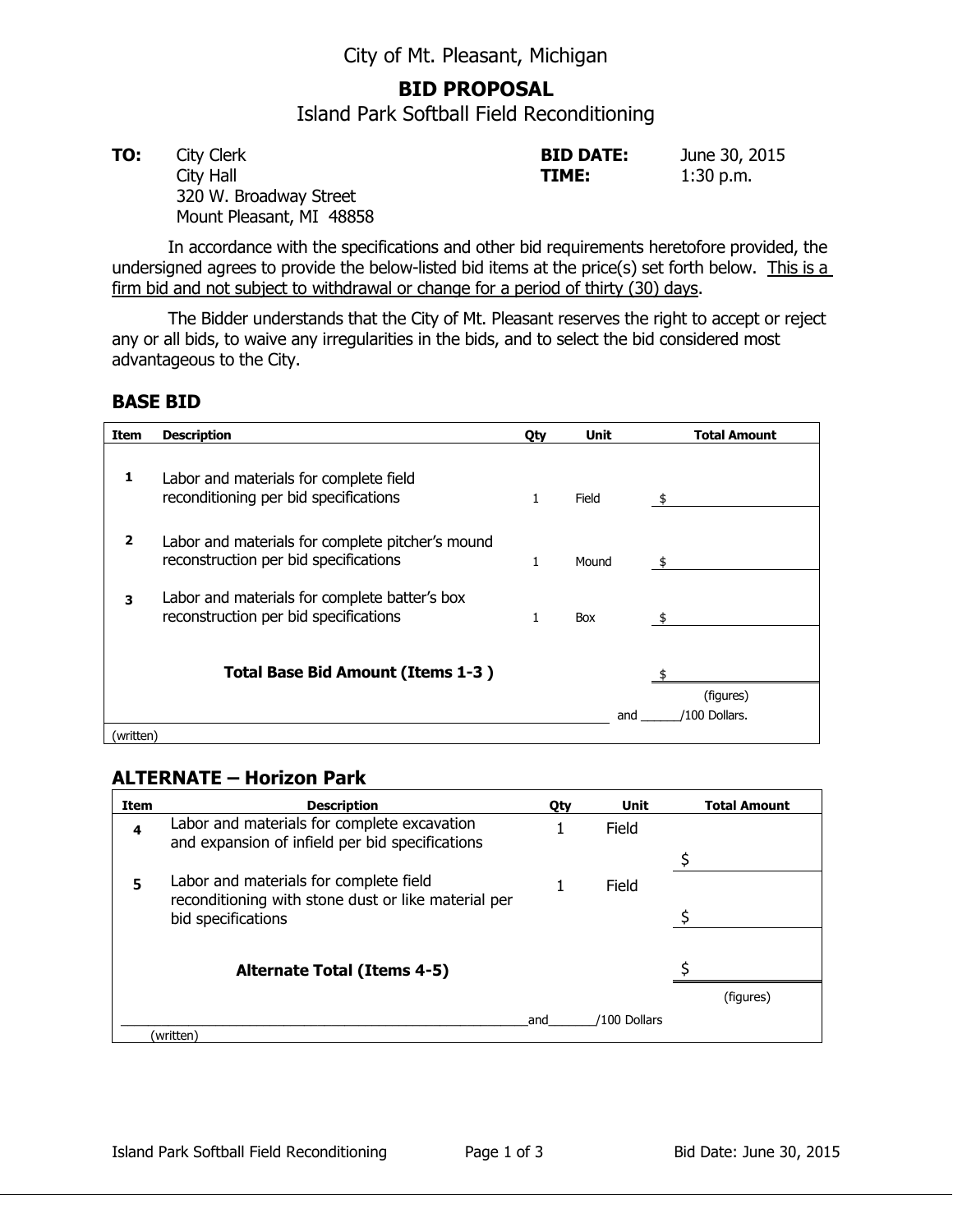References for similar projects completed:

| <b>Customer 1</b> |       | <b>Contact Person</b> |
|-------------------|-------|-----------------------|
|                   |       |                       |
| Address           |       |                       |
|                   |       |                       |
| City              | State | Zip Code              |
|                   |       |                       |
| Telephone         |       | Email                 |
|                   |       |                       |
|                   |       |                       |
| <b>Customer 2</b> |       | <b>Contact Person</b> |
|                   |       |                       |
| Address           |       |                       |
|                   |       |                       |
| City              | State | Zip Code              |
|                   |       |                       |
| Telephone         |       | Email                 |
|                   |       |                       |
| <b>Customer 3</b> |       | <b>Contact Person</b> |
|                   |       |                       |
|                   |       |                       |
| Address           |       |                       |
|                   |       |                       |
| City              | State | Zip Code              |
|                   |       |                       |
| Telephone         |       | Email                 |